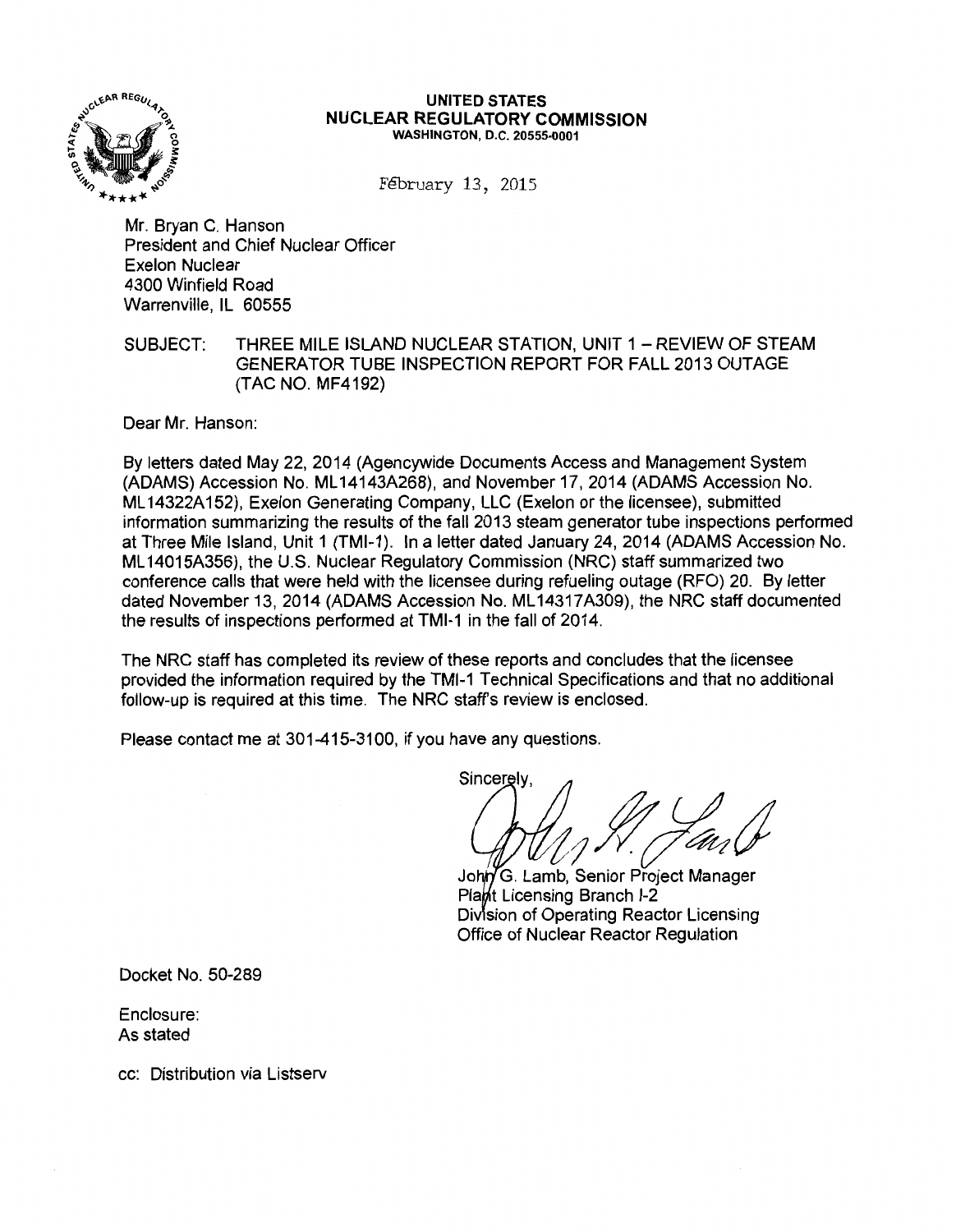# SUMMARY OF THE NRC STAFF REVIEW OF

## STEAM GENERATOR TUBE INSPECTIONS FOR THE FALL 2013 REFUELING OUTAGE

## THREE MILE ISLAND NUCLEAR STATION. UNIT 1

### DOCKET NO. 50-289

By letters dated May 22, 2014 (Agencywide Documents Access and Management System (ADAMS) Accession No. ML 12143A406), and November 17, 2014 (ADAMS Accession No. ML14322A152), Exelon Generating Company, LLC (Exelon or the licensee), submitted information summarizing the results of the fall 2013 steam generator (SG) tube inspections performed at Three Mile Island, Unit 1 (TMl-1). In a letter dated January 24, 2014 (ADAMS Accession No. ML 14015A356), the U.S. Nuclear Regulatory Commission (NRC) staff summarized two conference calls that were held with the licensee during refueling outage (RFO) 20. By letter dated November 13, 2014 (ADAMS Accession No. ML 14317A309), the NRC staff documented the results of inspections performed at TMl-1 in the fall of 2014.

The two enhanced once-through SGs at TMl-1 were manufactured by AREVA. Each SG has 15,597 tubes made out of thermally treated Alloy 690. The tubes have a nominal outer diameter of 0.625 inches and a nominal wall thickness of 0.037 inches. The SGs contain 15 stainless steel tube support plates (TSPs) that primarily have broached tri-foil holes.

Exelon provided the scope, extent, methods, and results of its SG tube inspections in the documents referenced above. In addition, the licensee described corrective actions (e.g., tube plugging) taken in response to the inspection findings.

Based on its review of the reports submitted, the NRC staff has the following observations and comments:

- The fall 2013 inspections were the second SG tube inservice inspections performed since SG replacement in 2010. During RFO 20, 2,668 and 3,600 TSP wear indications were identified in SG A and SG B, respectively. One TSP wear indication had grown from undetectable in RFO 19, to approximately 63 percent through-wall by RFO 20. This indication and the licensee's condition monitoring operational assessment are discussed in the NRC inspection report dated November 13, 2014 (ADAMS Accession No. ML 14317A309).
- During RFO 20, 115 and 314 tube-to-tube wear (TTW) indications were identified in SG A and SG B, respectively. There was one tube with 4 TTW flaws in the same span. These indications had a combined circumferential extent of 147 degrees.

Based on a review of the information provided, the NRC staff concludes that Exelon provided the information required by the Technical Specifications. In addition, the NRC staff concludes that there are no technical issues that warrant follow-up action at this time since the inspections appear to be consistent with the objective of detecting potential tube degradation and the inspection results appear to be consistent with industry operating experience at similarly designed and operated units.

Enclosure